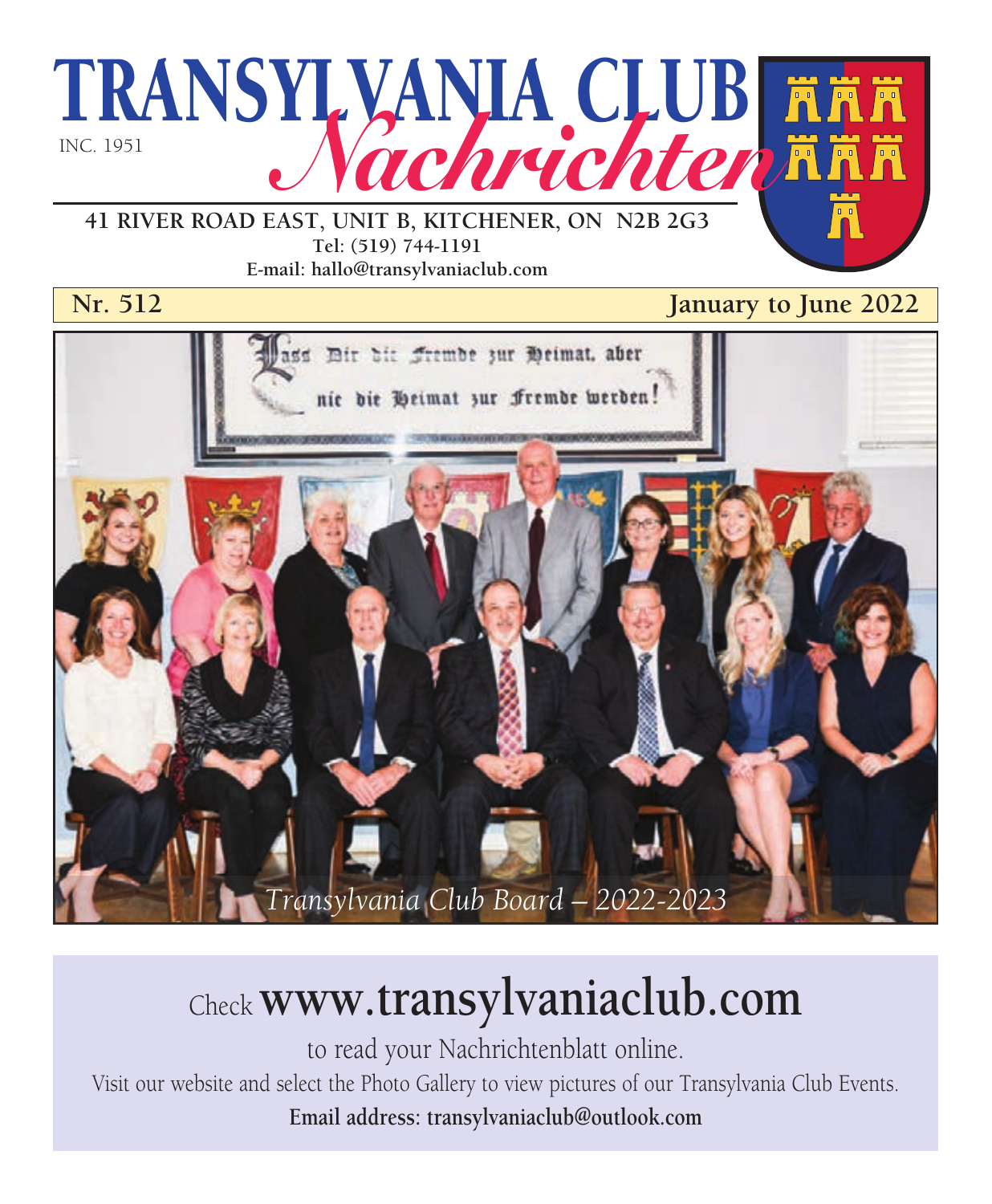|            | <b>SPECIAL EVENTS CALENDAR</b><br>VERANSTALTUNGSKALENDER                                               |              |
|------------|--------------------------------------------------------------------------------------------------------|--------------|
| June 11    | <b>Trachtenfest</b> (Saxonia Hall-Aylmer)                                                              | 15:00        |
| June 18    | Hubertushaus - Golf Tournament & Fish Fry<br><b>Golf Tee Off</b>                                       | 0700 to 0800 |
|            | <b>Fish Fry</b><br>Contacts for registration:                                                          | 12:00        |
|            | For Golf: jonathanulmer308@hotmail.com.<br>For Fish Fry: schilling.jen@gmail.com                       |              |
|            | October 7 to 15 Oktoberfest -<br>jointly hosted by Alpine & TCK Clubs                                  |              |
| October 10 | <b>Oktoberfest - TCK Family Day</b>                                                                    |              |
|            | Note: All our events will be held at the Alpine Club unless otherwise indicated in the event schedule. |              |

*Please pick up your tickets at our club office at least two weeks prior to the event.*

#### *Members should make note that our office hours have changed since the beginning of the pandemic.*

*Else will largely be self-scheduling but, most reliably, she will be in the office on Wednesdays between 9:00 and noon. n many cases it will be easiest and most efficient to call and leave a message. The office phone number is unchanged at 519-744-1191. We are now using a new email address for communication with the office. It is transylvaniaclub@outlook.com. Please use it going forward. Thanks for your cooperation.*



Wurst - und Fleischwaren erster Qualität erhaltlich in allen Lebensmittelgeschäften

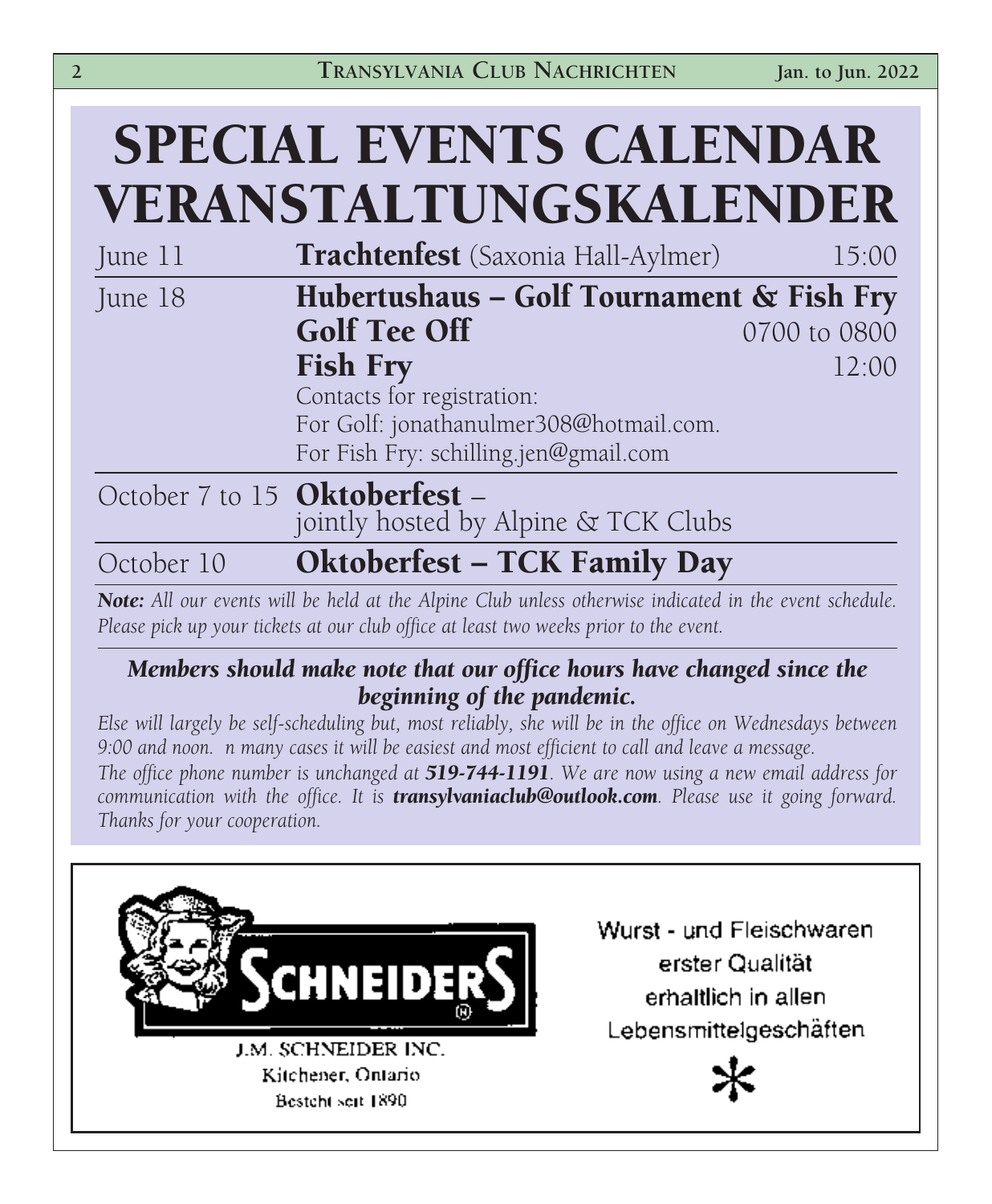#### **Jan. to Jun. 2022 TRANSYLVANIA CLUB NACHRICHTEN 3**





*Hello TCK Members and Friends,*

I hope everyone is safe and healthy and enjoying what looks like the beginning of spring. I believe Mother Nature has finally settled down and is now bringing us the weather that we have been waiting for. The temperatures are rising, the

birds are singing, and the trees and flowers are starting to bloom – it's a wonderful time. I guess I better gas up the lawn mower and the trimmer for the summer yard work that is ahead.

It was so very nice to see everyone that came out to Mitgliederabend. We had approximately 160 people attend. We had a great meal provided by Bella Vista Catering and I received quite a bit of positive feedback about the food. I really enjoyed the variety of salads, the roasted vegetables and the chicken, ribs and salmon options and it seemed that many of you did as well. Thank you goes to the Ladies Auxiliary and our dance group for serving the dessert and assisting with the clearing of the tables. Thanks again to Erika for organizing that meal. As a thank-you for coming out and supporting this event and our club, your board decided to offer a few door prizes to a few lucky people. We gave away a five door prizes, a cooler, gravity chairs, BBQ and Zen Garden fountain, that put smiles on a few faces. Everyone enjoyed some great music and dancing to Wildbahn. I would like to take this time to congratulate the many club members that received membership pins for reaching milestone years of membership. There were several members who have 65+ years of membership and even a handful that have 70 years of membership! These members were there when this club began and have been there for us

since the beginning. That is amazing. Thank you for everything that you have done to bring this club to where it is now.

Our Membership Director Katie Dienesch will be submitting her report with all the names of members who were honoured. It was also announced that beginning this year, those members who have reached 65+ years of membership will now be honorary members and will no longer have to pay an annual membership fee.

We have a new email address for the office: transylvaniaclub@outlook.com. Note that Else is in the office on Wednesday from 9 – 11 a.m. until further notice. If she does not answer the phone when you call, please leave her a message and she will get back to you as soon as she can.

**The Saxonia Hall in Aylmer is having "Trachtenfest" on Saturday June 11, 2022 from 3pm to 9pm.** Weather permitting, this event will take outdoors to help facilitate social distancing. The Saxonia Hall is still planning to hold a "Trachtenball" sometime in November. We will update our members when we have more details.

This year's picnic has been changed from the usual Sunday to Saturday June 18th at noon at Hubertus Haus. This year there will be a fish fry. Please call the office if you plan to go, so they can make sure there are enough fish for everyone. There is Golfing in the morning at Foxwood Golf Club so if you wish to golf, please call 519-634-8491 or email: info@hubertushaus.ca so they know how many golfers as they need to reserve the tee-times. I won't be able to golf this year but hope to see you all at the picnic.

It is anticipated that this year's Oktoberfest will be much more like the pre-Covid Oktoberfest. We are joining forces with the Alpine Club to operate what will be known as Habsburg Haus. We anticipate that people will be anxious to get out and enjoy Oktoberfest again…… which means open halls and lots of people and you know what that means…..we need volunteers. Please call either the club office or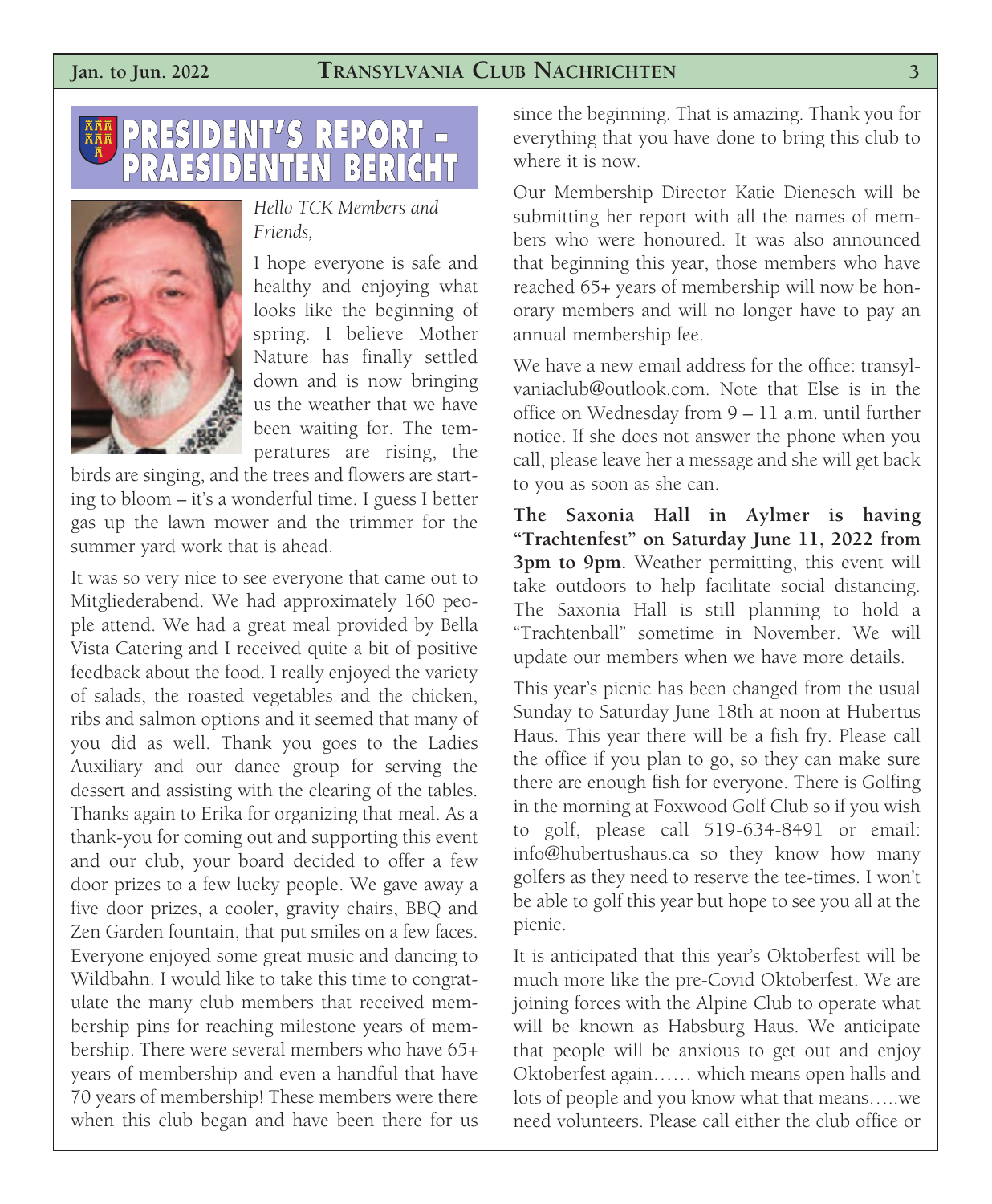Lori Moore to volunteer. The more volunteers that we have, the less work it is for each person.

Those of you that attended our Annual General Meeting on Sunday March 27th will know that the Sterbefond was dissolved at that meeting as there was insufficient interest in filling the Sterbefond Board positions to continue. The motion was brought forward and placed before the membership for a vote, which determined that the Sterbefond was to be dissolved. Our Membership Director, Katie Dienesch and our Treasurer, Peter Hamberger are working diligently to determine the appropriate payouts that each member of the Sterbefond will receive based on years of continuous membership. Our new board of directors for 2022 were elected and are posted on the back page of the Nachritenblatt as always. I am honoured to continue as your President for the next 2 years. There were 2 people who stepped down from the board and we

thank Stephanie Klaehn for her work with our social media team and John Dienesch, who always made sure that all our Oktoberfest needs were met, and everything was organized. John has been a long-time and very supportive member of our board and has held many positions. He will be truly missed.

A team of dedicated volunteers are working on plans for our 70th Anniversary in November. More details and information will follow. A true Saxon celebration is planned, so look for updates to come.

I wish you all a wonderful summer and hope to see everybody in the fall. Thank you everybody for supporting the club through the last two years and please continue to carry on our Saxon traditions in any way you have the ability to do so.

*Reinhard Schmidt, President*



- Maria Suessman, Katherina Werner, Johanna Paulini, John Groh, Sofia Hendel
- **1954** Mike Gondosch, Sara Orendi
- **1955** Michael Klosch, Maria Gondosch
- **1956** Maria Schatz, Maria Gondosch, Stefan Schatz
- **1957** Rose Emrich, Katharina Jung, Gabriella Wolf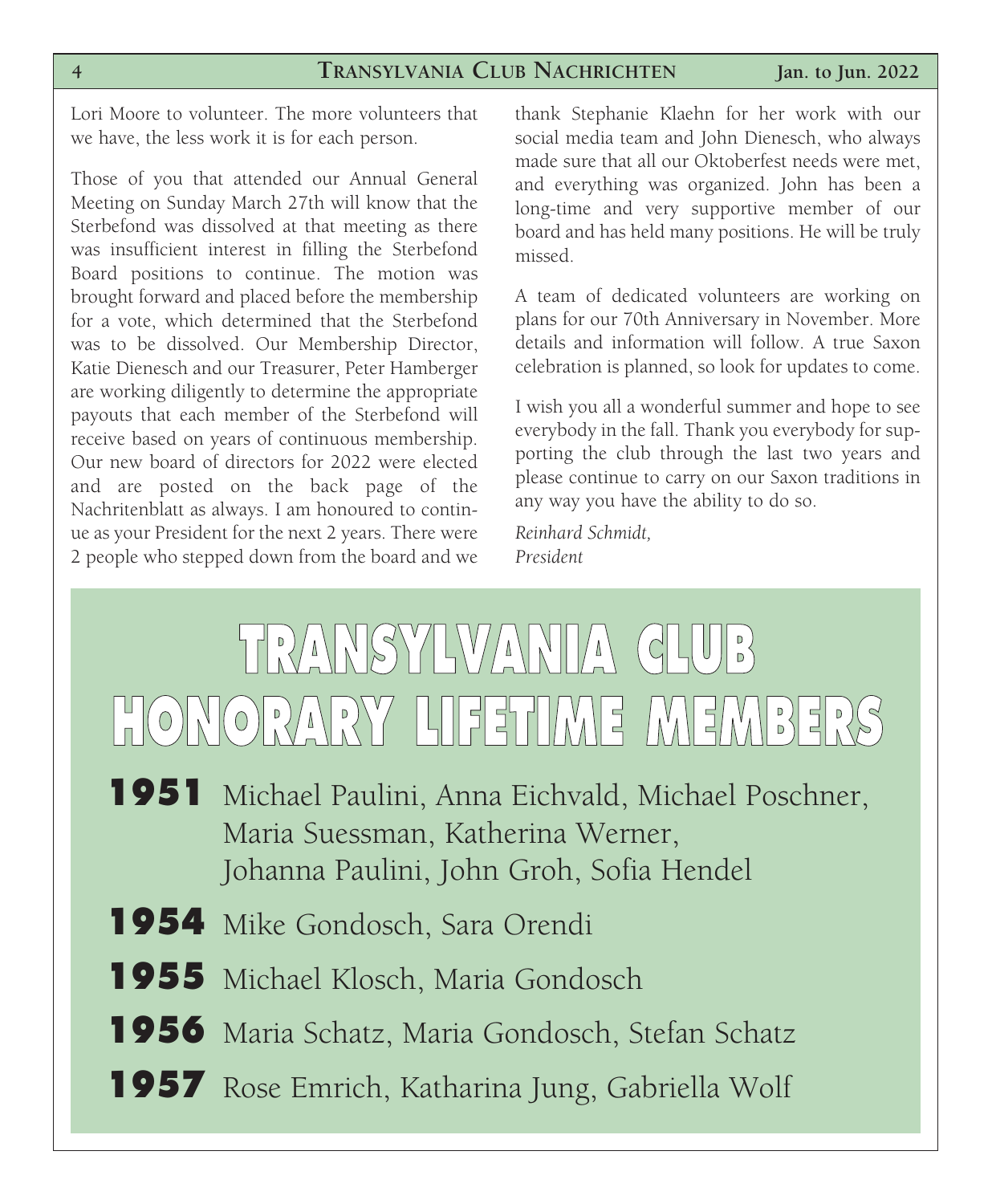#### **Jan. to Jun. 2022 TRANSYLVANIA CLUB NACHRICHTEN 5**



*Liebe Mitglieder / Dear Members and friends,*

I believe we are finally back to a semi-normal life and with summer upon us we can hopefully get outside, meet with friends and enjoy some time with our families. Some of our groups have started practicing again and are attempting to entice both old and new members to come back out and enjoy the music, songs and dance that we are known for. I realize it will take time for everyone to be comfortable with group gatherings again, but all groups are doing their best to ensure their members are safe during practices. The choir under the direction of Andrea Emrich and assisted by Margit Fritsch are sounding amazing, but could use more voices and the band also sounds wonderful and could also use more instruments to help round out the sound. The dance group is busy practicing for Oktoberfest and will be selling coffee and cake again at the picnic. So please come back or join as a new member and let's get the show on the road, as they say.

We are hoping to have a ballroom group again in the fall. So, if you know of any young people age 14 and up who would like to learn to ballroom dance and then join the dance group after graduation, please let either the office or myself know. After a few years of not being able to offer the ballroom instruction, we hope we can get a large group together.

On April 30th we held our first event in two years which was our Mitgliederabend / Members Night. What a great turnout! It was so nice to see faces that I have not seen for so long. Members, non-members, young people and children; all were there to socialize, enjoy some delicious food, have some drinks at the bar with friends and dance. The smiles, hugs, handshakes were heartwarming and

the overall excitement of being together with our Saxon family was felt by all. I thank everyone who helped with set up, food service and clean up! It was a night that was a long time coming and enjoyed by all who attended.

I have to admit, when the time came to organize this event after two years of not having to worry about menus, linens, and décor along with what am I going to wear, who will sit at what table etc., I found it difficult to get back into the swing of things. In fact, I had to push myself to make the calls and go out and get things that were needed. I had become used to just going day to day with my own routines, work and family and thought I rather enjoyed not having to deal with all the other stress, planning, meetings and issues. I wondered if people were going to attend and help out or was everyone in the same frame of mind? I believe we have all become very used to life without club functions and our extended Saxon family; not realizing what we were missing.

After attending Mitgliederabend and hearing how much people enjoyed speaking with friends, being together with everyone, dancing to those familiar songs and singing along, it made me realize that as much as we might enjoy a simpler, quieter life, it sure was nice to feel that sense of belonging to a larger extended group of friends and fellow Saxons who all came out to support each other, the club and feel good about being back. I heard many comments that night saying we really needed this event and could we please have more soon. This is what the Saxons do… they eat, drink, dance and love to be together with their friends. All these events take a lot of effort by a core group and that group gets great satisfaction when the crowd has a wonderful time and fun is had by all, but they can always use assistance with the event so that they can also enjoy themselves. Please remember to chip in and lend a hand if possible whether it is serving coffee, helping with clearing dishes or clean up at the end of the night. It is always appreciated.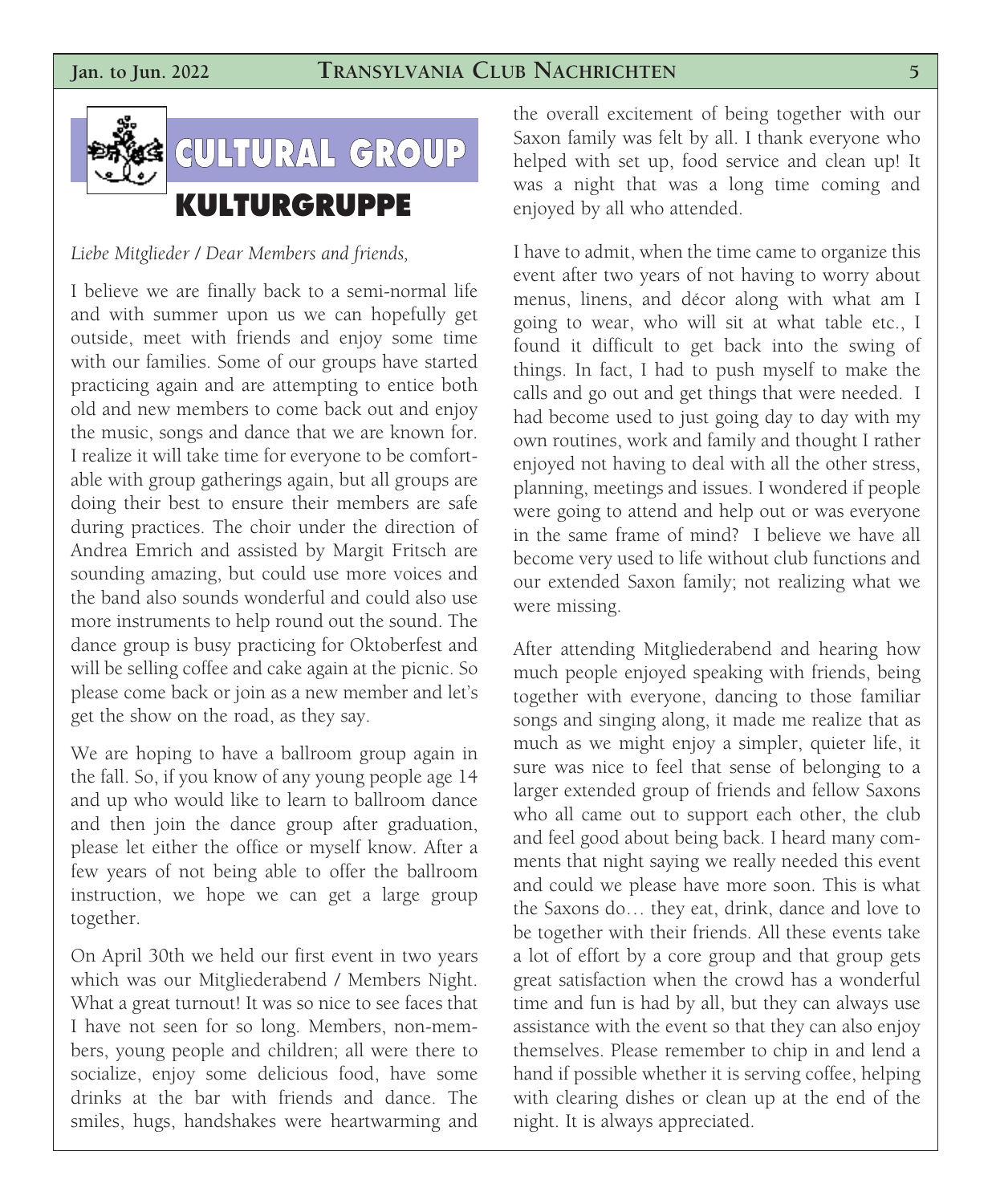So, I guess what I am saying, is that let's SAXON UP and become active again, come out to our events, join one of the cultural groups or the Ladies Auxiliary, volunteer when needed or asked and hopefully we can continue with our events, maybe come up with some new ideas and keep our Saxon culture moving forward and our members interested and proud.

Let's keep our family tree growing, tend to its roots, grow new branches and encourage everyone, especially our young people, to help us nurture this great gift we have been given to take care of for future generations.

Keep your culture close to your heart.

*Erika Schmidt Kulturgruppe Leiterin / Cultural Group President* 

## **2022 MEMBERSHIP FEES 2022 MITGLIEDSBEITRAG**

| Mitgliedsbeitrag<br><b>Membership Fee</b> | bis/before<br>Mai/May 15,<br>2022 | nach/after<br>Mai/May 15,<br>2022 |
|-------------------------------------------|-----------------------------------|-----------------------------------|
| Family                                    |                                   | \$95.00 \$105.00                  |
| Single Adult                              |                                   | $$55.00$$ \$ 60.00                |
| Senior                                    |                                   | $$35.00$$ \$ 40.00                |
| Youth                                     |                                   | \$25.00 \$30.00                   |

**Please pay your membership fee at the office or by telephone.**

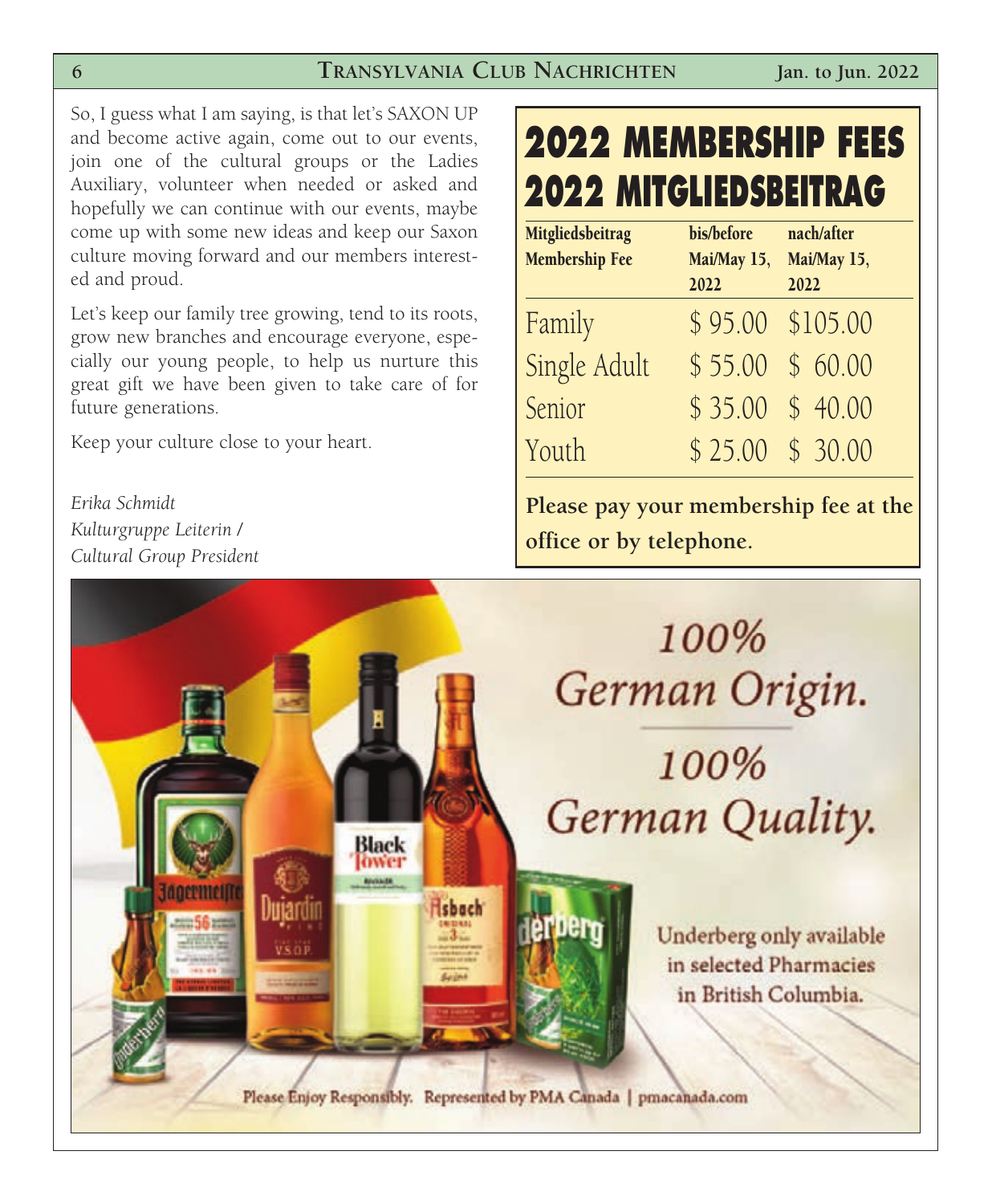

# *Hubertushaus Golf Tournament and Fish Fry* **Saturday June 18th**

# **Golf Tournament:** \$100/ person Includes a round of golf with cart, and an adult fish dinner

**Golf Course:** Foxwood **Tee Time:** 7-8AM, Jon Stiles to confirm with golfers Fish Dinner: Adult \$17/person,

Child: \$8/person (12 years and under) Includes 2 pieces of fish (1 piece for children's), dinner roll, homemade hashbrowns,rice and coleslaw

**Dessert & Coffee/Tea:** Available for purchase from the Transylvania Club Dance Group

\*\*Doors open at 12:00PM, fish dinner available while supplies last\*\*

**Entertainment:** The Transylvania Band will play starting at 1:00 PM Games/Activities for kids Catch and Release Fishing Derby for kids 12 and under (Please bring your own fishing gear) Upfront payment for golf required, Contact Jon Stiles to confirm your spot Fish Dinner Reservations are recommended, but not required. You can confirm your spot to schilling.jen@gmail.com E-transfer available:

**hubertushaus1954@gmail.com** All prices include HST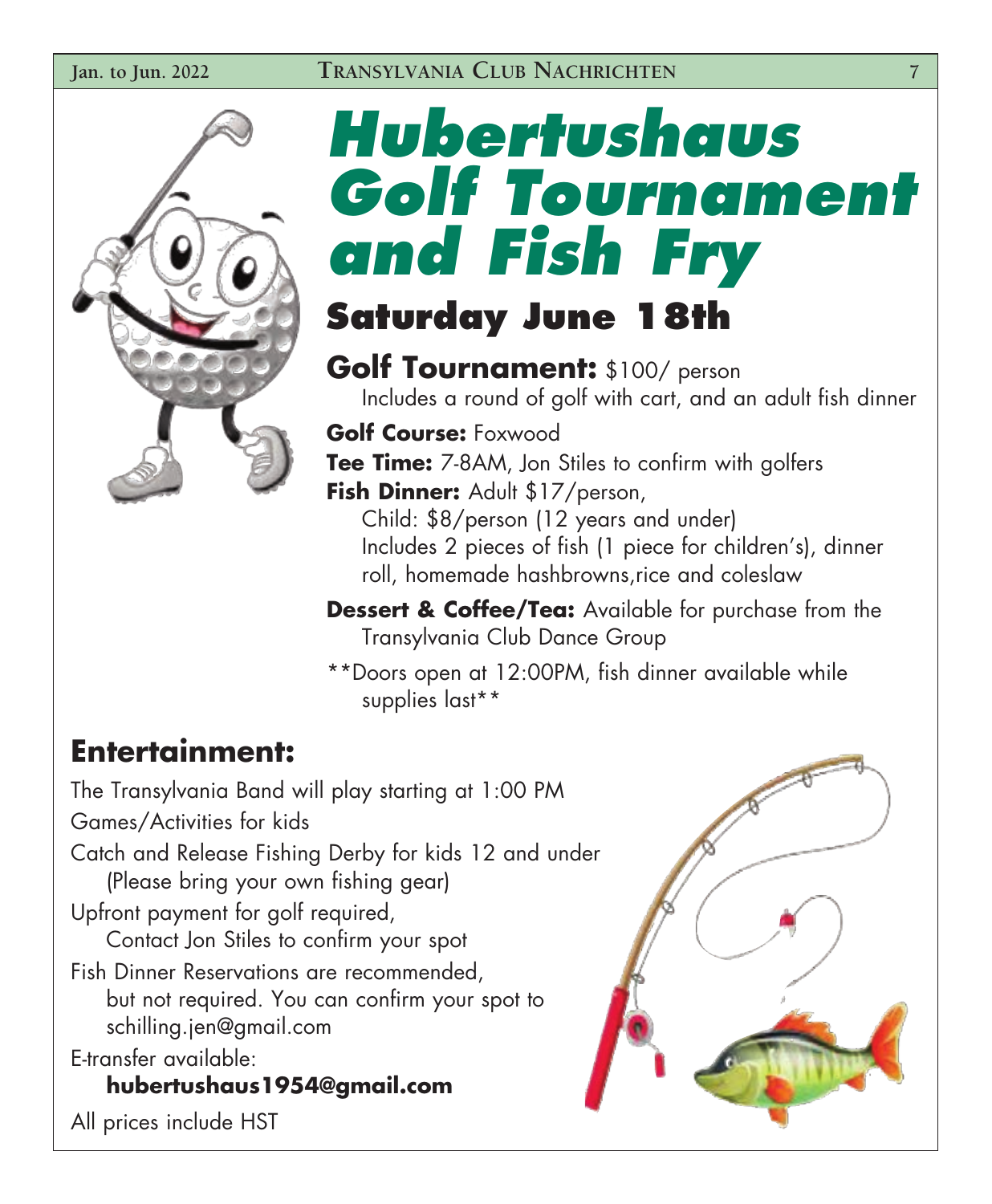

## **M I TG L I E D E R A B E N D**







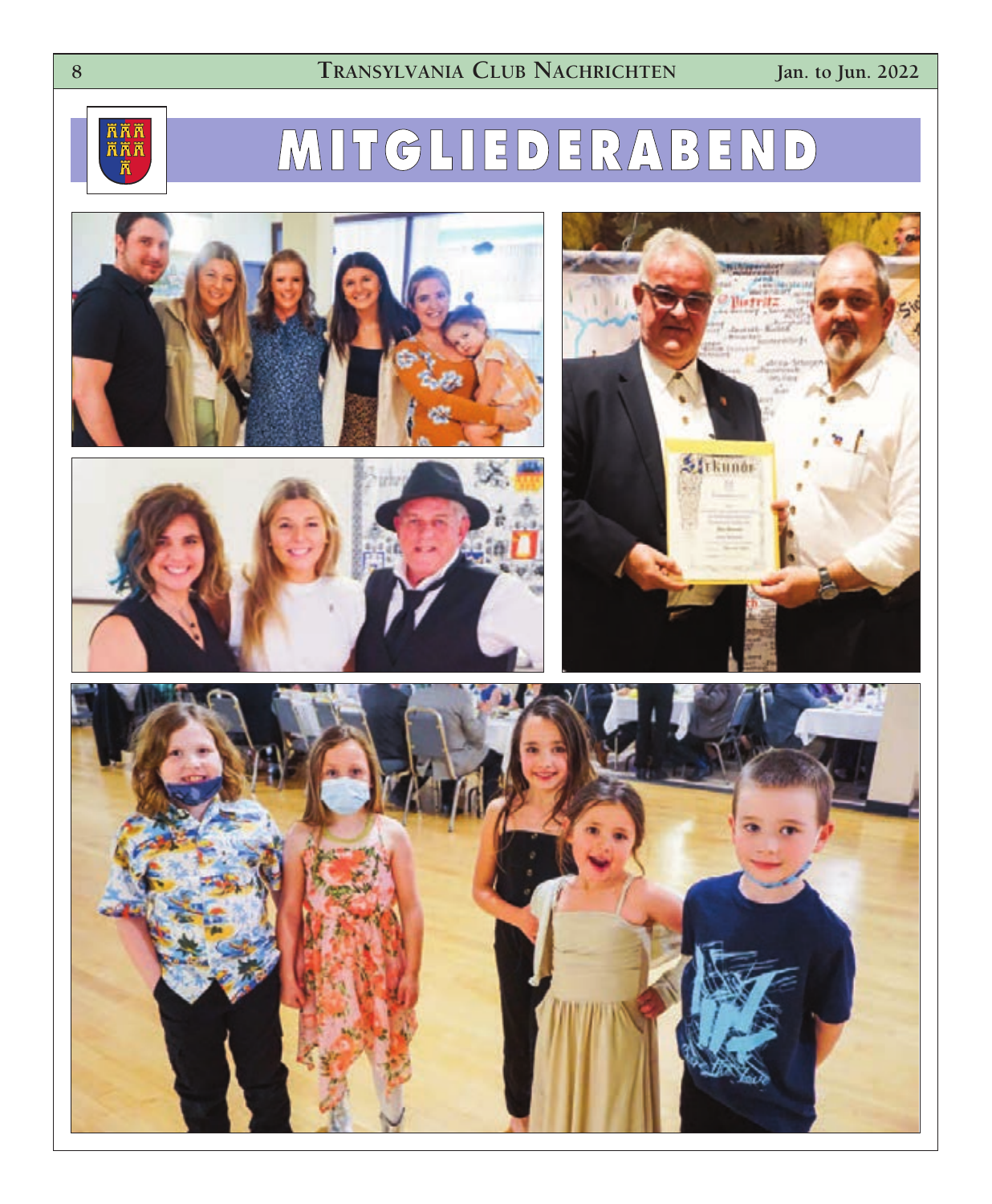

# **MEMBERSHIP ANNIVERSARIES**

*Congratulations to our members in celebration of their years of dedication and membership to the Transylvania Club. Membership pins were presented to the following members at our Mitgliederabend Event on April 30, 2022.*

*Wir gratulieren unseren Mitgliedern zur Feier ihres jahrelangen Beitrags zu und ihrer Mitgliedschaft imTransylvania Klub. Die Mitglieder Nadeln wurden an die folgenden Mitglieder beim Mitgliederabend am 30. April, 2022 verteilt.*

#### **70 YEARS**

*Anna Eichvald John Groh Sofia Hendel Michael Paulini* *Johann Paulini Michael Poschner Maria Suessmann Katharina Werner*



#### **65 YEARS**

*Maria Gondosch (Holly St.) Stefan Schatz Maria Schatz* 

*Rosie Emrich Katharina Jung Gabriella Wolf*



#### **60 YEARS**

*Susan Frim Andreas Gellner* *Georg Fritsch Hans Gross*

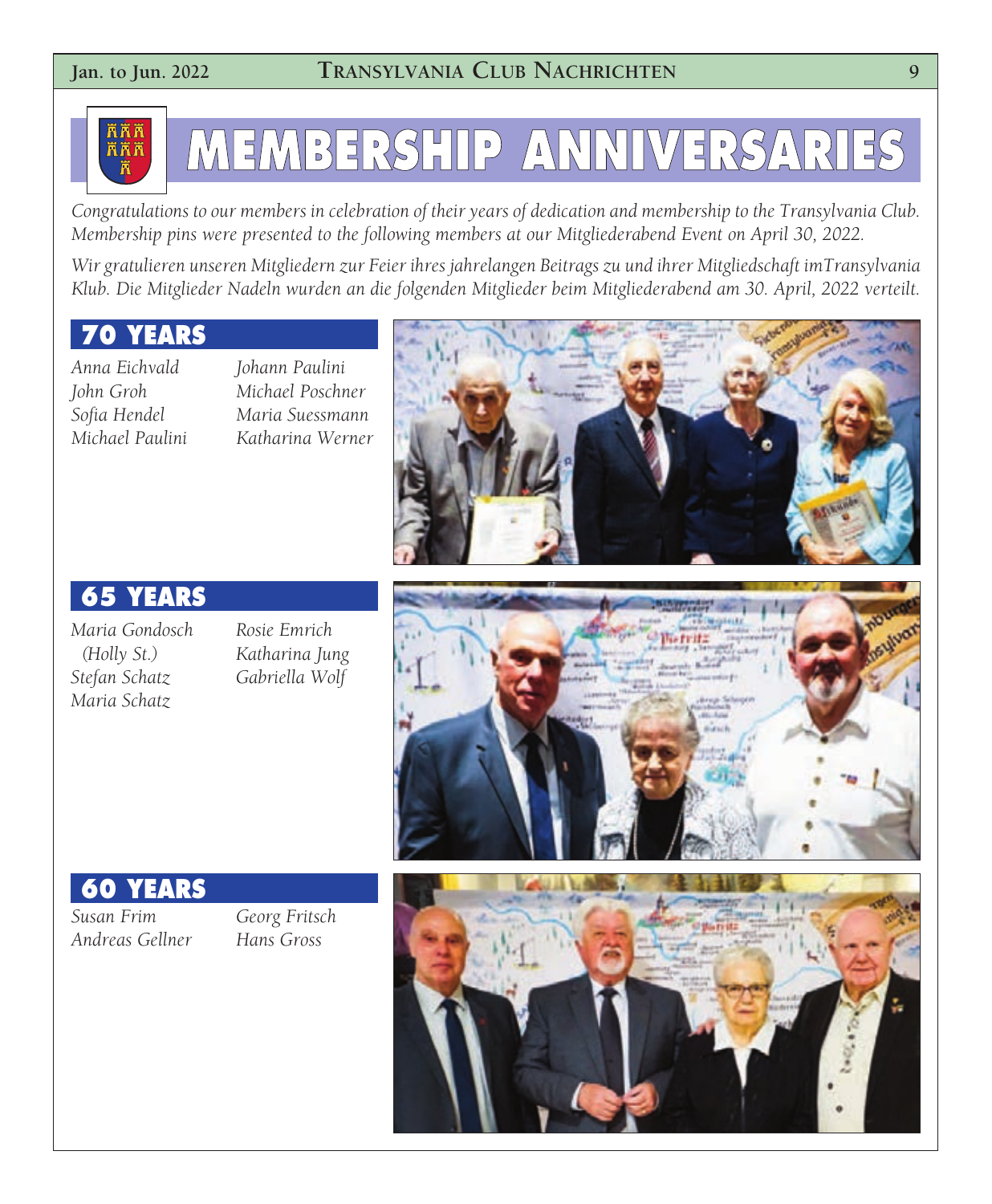

## **MEMBERSHIP ANNIVERSARIES**

#### **55 YEARS**

*Sara Bliefert Klaus Bliefert Veronika Emrich Katherine Lowrick Reinhold Fritsch Rosemarie Gellner*

*Helga Rakoschi Groh John Werner Helgard Werner Katie Dienesch Martin Gabber*



#### **50 YEARS**

*John Dienesch Anna Kreischer Anna Boehm Peter Boehm Sara Brantsch Ed Doering Betty Ann Doering Michael Fritsch John Klein Gisela Knobloch*

*Hubert Knobloch Alfred Lowrick Katharina Paulini Erika Schmidt Agnes Sebastian Christian Sebastian Mathias Wolf*



#### **45 YEARS**

*Elizabeth Egi Liamon Eichvald Karin Gondosch Karl Wolf Edward Gierscher*

*Wilhelmine Koestel Katharina Mann Helga Merkle*

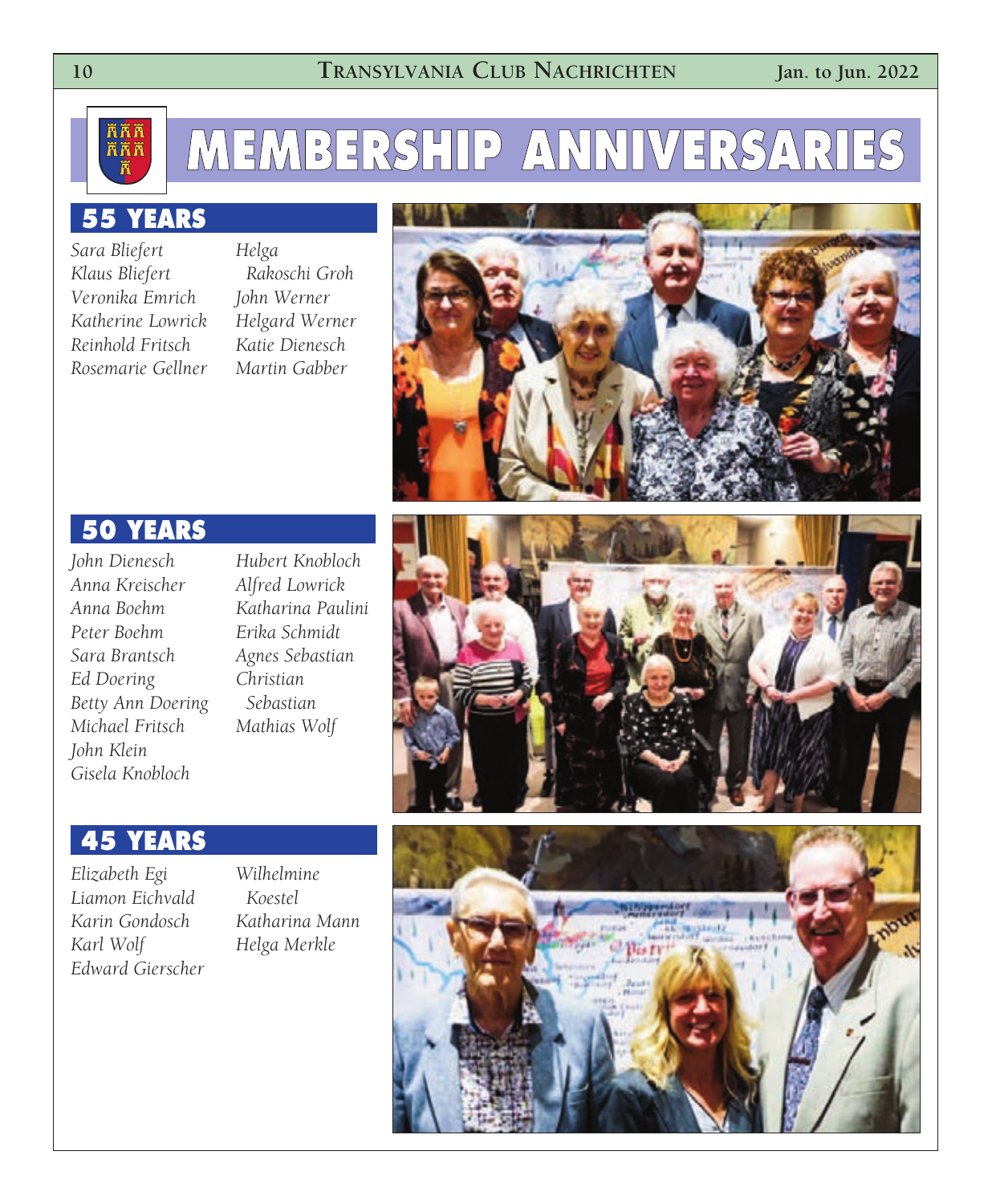

## **MEMBERSHIP ANNIVERSARIES**

#### **40 YEARS**

*Jane Schertzer Ronald Schertzer John Emrich Rosemarie Emrich Sylvia Hartig Brenda Kasper Rosina Pinnau Rosina Schmid Waldemar Scholtes*

#### **35 YEARS**

*Randy Gondosch Richard Gondosch Elfriede Walesch Peter Walesch*

#### **30 YEARS**

*Christa Bendix Claus Bendix Harry Drung Ingrid Drung Reinhold Drygala Heide Emrich Michael Emrich Martin Hartig Gerald Schatz Wayne Steffen Crysta Steffen John C. Werner Ursula Krieger Hannelore Maiterth*

#### **25 YEARS**

*Bea Abbott James Abbott Walter Bauer David Dienesch Michelle Dienesch Manfred Gabber Christopher Gellner Ray Williams Amy Kube*

#### **20 YEARS**

*Maria Weissmueller Dieter Weissmueller Kristine Brown Waltraut Droefke Heidi Hesch Michael Schatz Peter Tschoepe Trudy Tschoepe*

#### **15 YEARS**

*Bengt Nyman Annemarie Boehm Nancy Fritsch Jane Penteker Melanie Stuehler Tina Torok Hailey Rich Voll Katherine Warkentin Gwen Wolf*

#### **10 YEARS**

*Andrea Emrich Dave Emrich Katelyn Emrich Alex Emrich Mikaila Emrich John Karst Katharina Karst Robert Orendi Devin Plomp Ashley Schatz Liam Schatz Jackie Schmid Phil Voll Anne Foster Robert Foster Karen Kreischer Heidi Peller-Oliver*

#### **5 YEARS**

*Stephanie Boutilier Darrin Boutilier Bonnie Bremner Michael Emrich Rosina Emrich Rebecca Emrich Jennifer Frim Peter Hamberger Lukas Hensel-Williams Lauren Krause Anna Schatz Kelsey Tavares Andrea von Weyhe Holger von Weyhe Richard Wolf Emma Berg Michael Gierscher David Spaetzel Monika Spaetzel*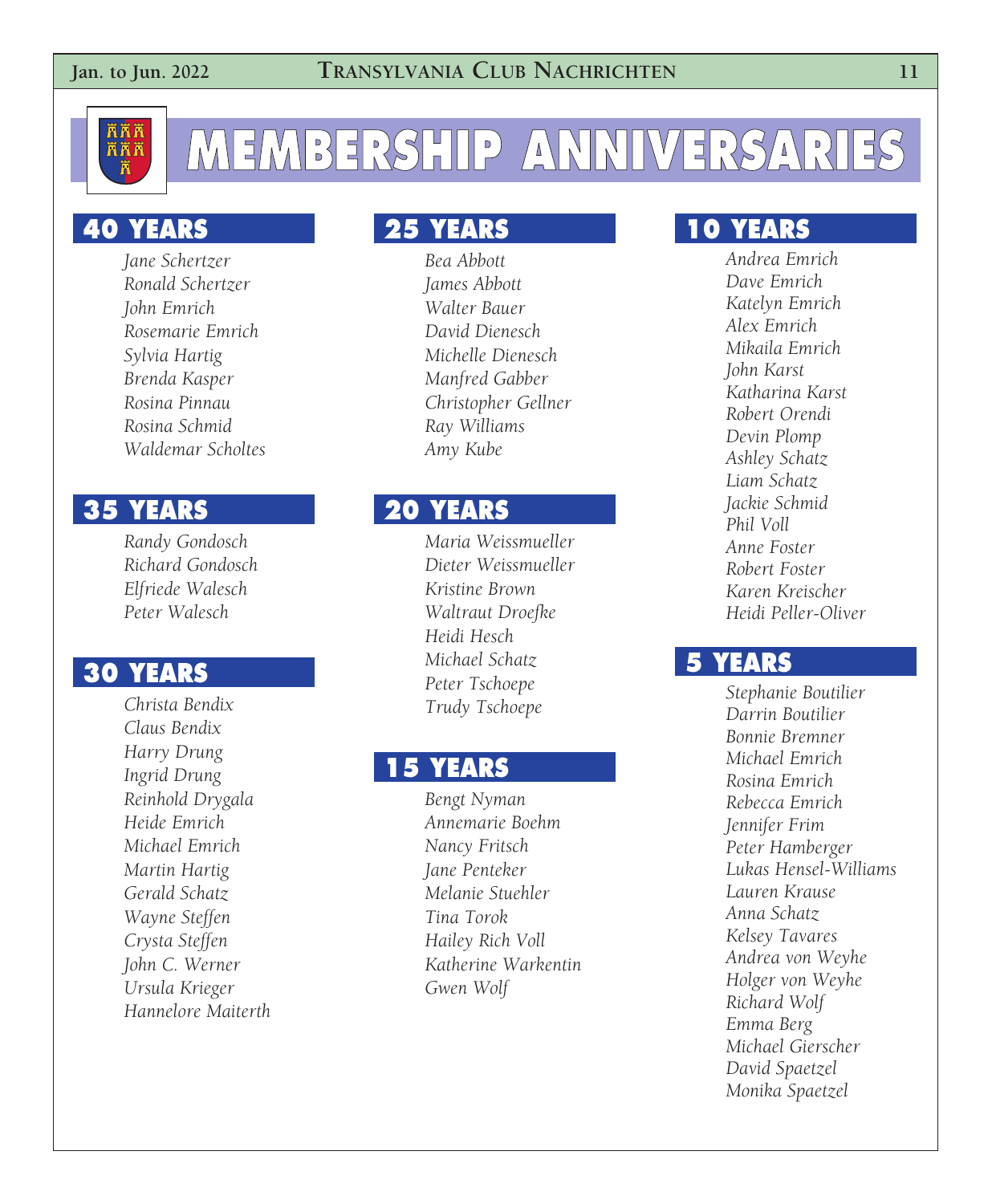## **LANDSMANNSCHAFT**

#### *Liebe Mitglieder und Freunde,*

All our Kulturaustausch, Jugendlager and club events have been on hold for over two years. Unfortunately in early January we again had to make the decision to postpone the Kulturaustausch with the Blasmusik and Tanzgruppe from Traun, Austria from this year to the summer of 2023. The Jugendlager that had been re-scheduled for 2023 will now have to be moved to 2024. Our North American Heimattag has also had to be moved to 2023.

After two years of digital presentations the 72nd Siebenbürger Heimattag in Germany under the Motto "Wurzeln suchen – Wege finden" will take place during Pentecost on June 3rd to 6th in Dinkelsbühl. To date 94 Saxon villages with 2,200 marchers in Saxon Tracht are registered to participate in the Sunday Trachtenzug. Many of the Heimattag events will be carried live on the internet for those of us in Canada to see. To get more information go to: www.siebenbuerger.de/heimattag or www.youtube.com/siebenbuergerde

It is nice to see that our cultural groups are again starting their practices even though we still need to wear our masks. Being able to get together with



members and friends at the Mitgliederabend on April 30th was a great step forward. Hopefully the pandemic conditions will continue to improve so that we can look forward to more events in the fall.

The Saxonia Hall in Aylmer will have an outdoor "Trachtenfest" event as their first event of the year on Saturday June 11th starting at 3:00pm. People are invited to wear their Siebenbürger Tracht. An authentic Goulash dinner and drinks will be available and the Saxonia Dancers along with a band will provide the entertainment. All are welcome to attend this outdoor "Trachtenfest" event. For further information call 519-773-5271

Ich wünsche allen Mitgliedern und Landsleuten einen schönen Sommer.

*John Werner Bundesvorsitzender*



*Hello Members and Friends,* 

The Frauenverein held their AGM earlier this month and the following members remain on our executive. Sylvia Hartig has stepped down as President and we wish to thank her for her leadership, hard work and dedication while she was in this role.

| Name               | Position        |
|--------------------|-----------------|
| Open               | President       |
| Heidi Lowrick      | 1st VP          |
| Kathy Mathes       | 2nd VP          |
| Trudy Schneider    | 1st Treasurer   |
| Rosemarie Rawlings | 2nd Treasurer   |
| Helgard Werner     | Secretary &     |
|                    | Genesungskarten |

Our planning going forward will focus on upcoming events such as Oktoberfest and our next Frauenball.

*Heidi Lowrick 1st Vice-President*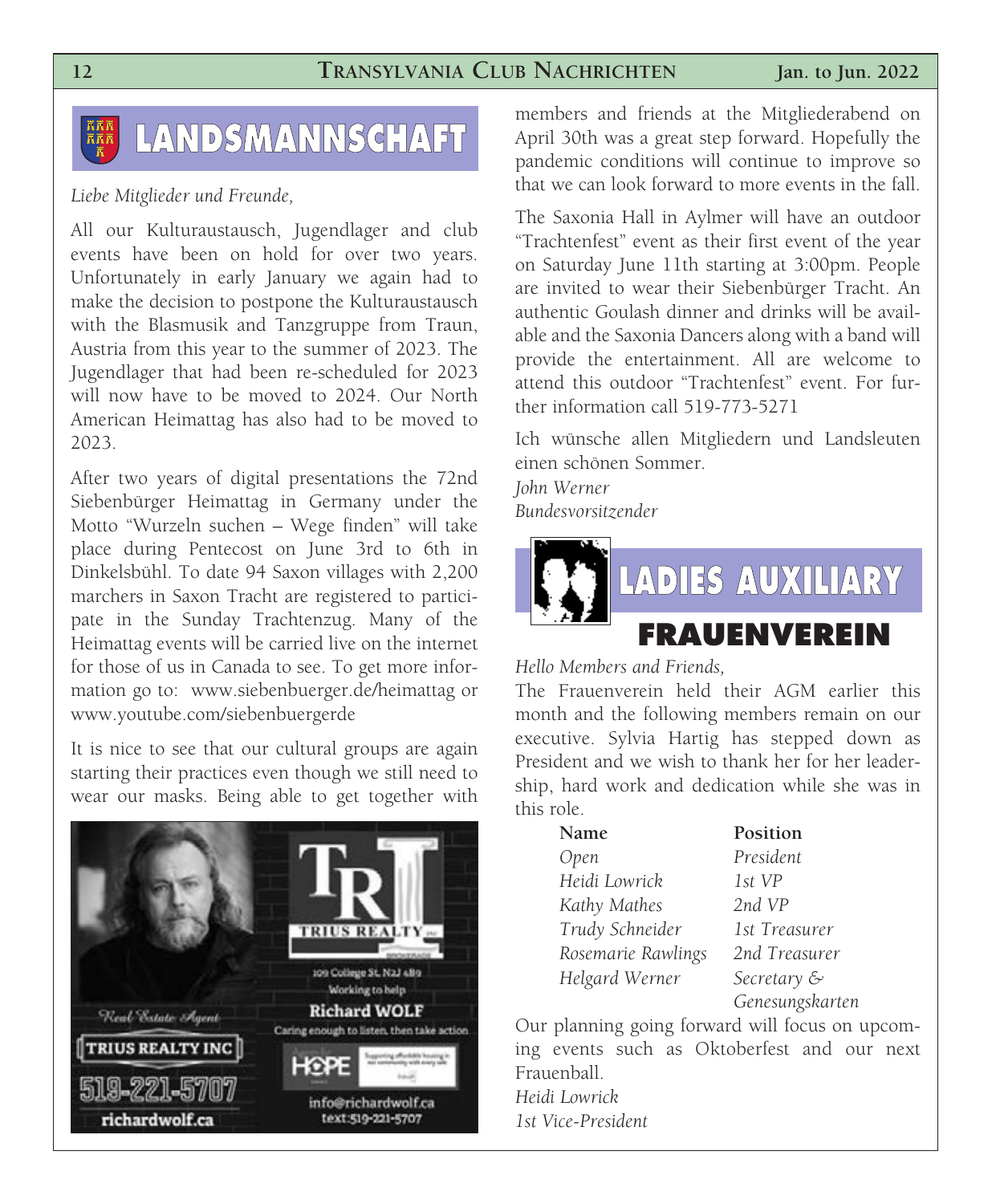#### **Jan. to Jun. 2022 TRANSYLVANIA CLUB NACHRICHTEN 13**



## **OKTOBERFEST**

We will be jointly hosting Oktoberfest with the Alpine Club, at the Alpine Club, between Friday, October 7 and Saturday, October 15. Family Day will be on Monday, October 10".

If anyone is interested in volunteering, please contact Lori at loricrouse@hotmail.com.

#### DEUTSCH-SPRECHENDE RECHTSANWÄLTIN UND NOTARIN

### **KAREN A. SCHERL**

B.A. HONS., LL.B. P.O. Box 27024, 700 Strasburg Rd., Kitchener, Ontario, Canada N2E 3K2 Tel. 519-576-7634 - Fax 226-647-1527

*(auch Mitglied des Transylvania Klubs)*



Be part of our Saturday & Sunday Programs!

Henning Grumme "Continental Breakfast" Saturday 6-8am Hans Gaensler "Musik Melodies" Sunday 12-1pm Hermann & Christel "German Hit Parade" Sunday 4-6pm

Call in direct to the studio during shows: 519-886-9878

### Listen live at ckwr.com





**483 and 507 OTTAWA STREET SOUTH, KITCHENER, ONTARIO** Mailing Address: 483 Ottawa Street S., Kitchener, Ontario N2M 5H1 Tel. (519) 745-1200 • email: senioren@bellnet.ca

*Attraktive 1-Schlafzimmer-Wohnungen in gewohnter heimischer Atmosphäre*

Call the office for information

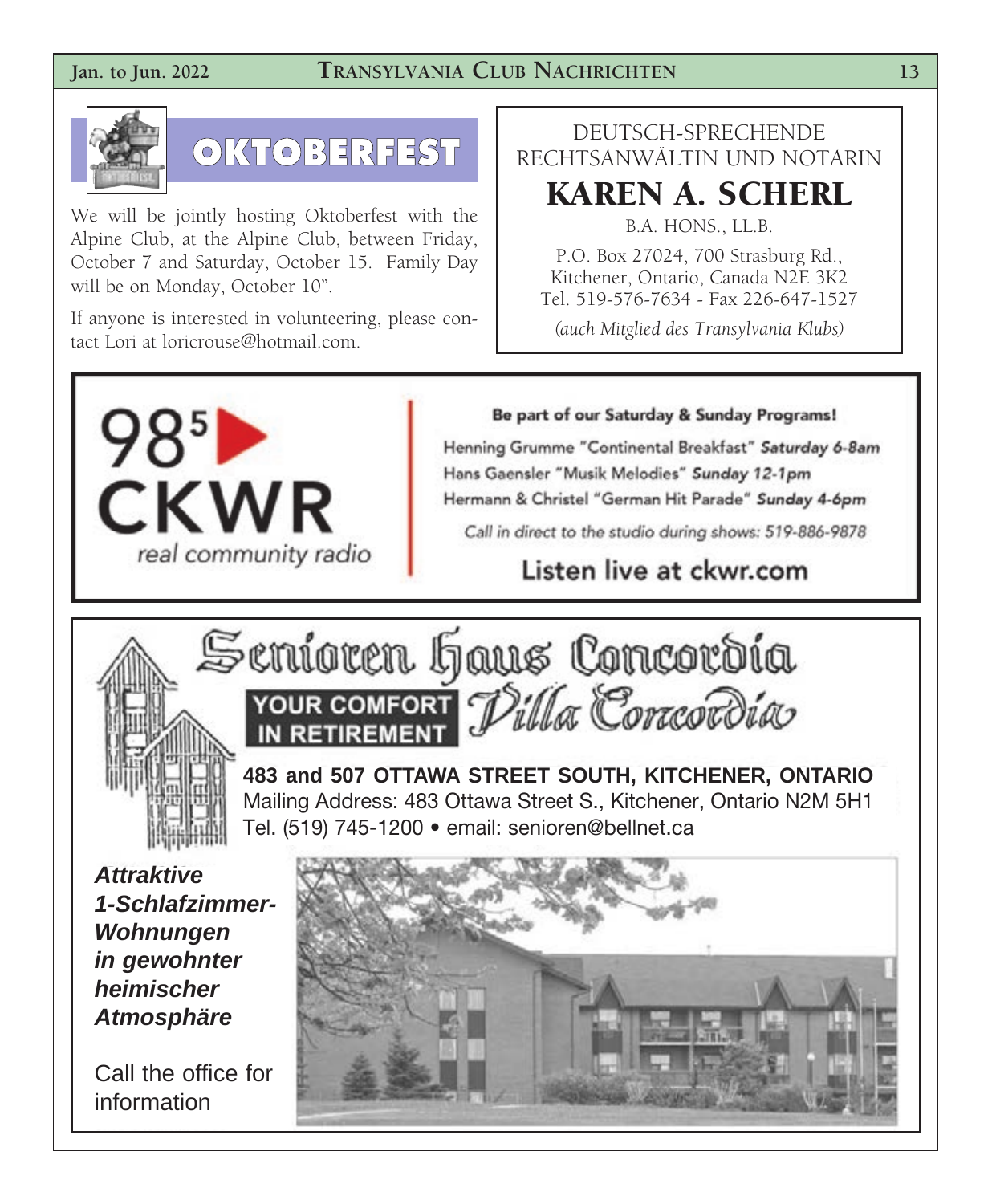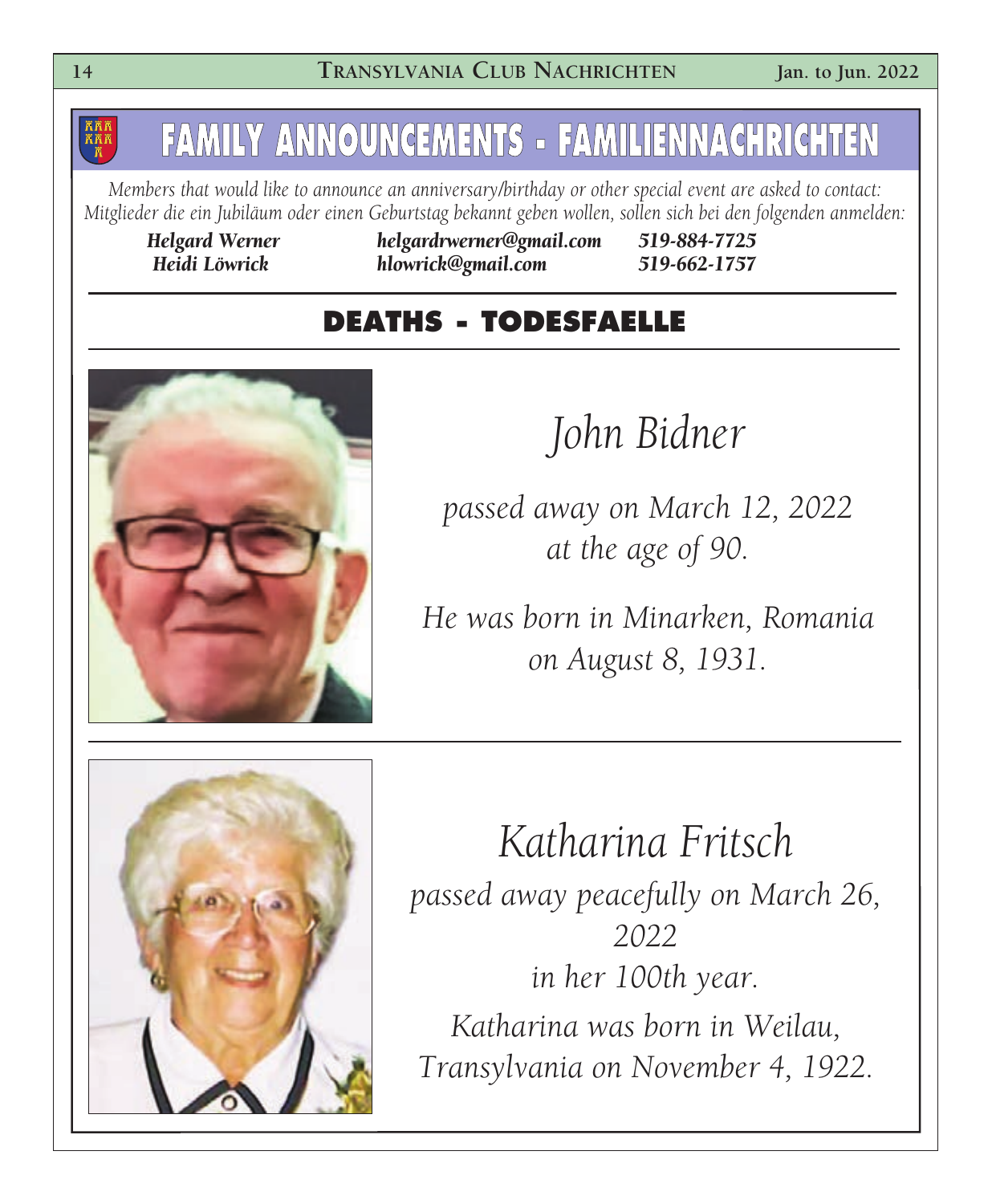## **FAMILY ANNOUNCEMENTS - FAMILIENNACHRICHTEN**



*Michael Kreischer passed away on March 31, 2022 at the age of 95. Michael was born in Zendersch, Transylvania on March 3, 1927.*

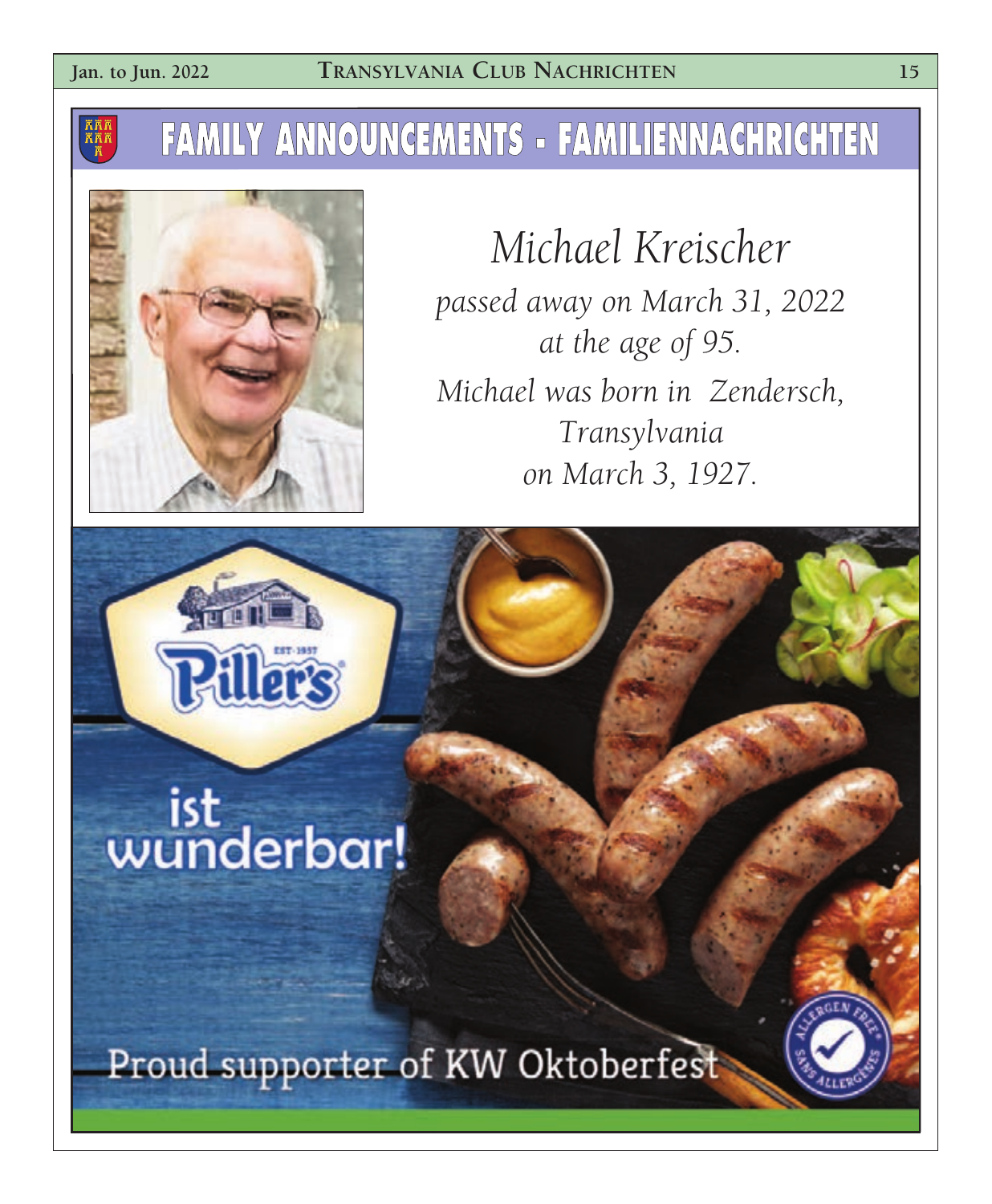## **FAMILY ANNOUNCEMENTS - FAMILIENNACHRICHTEN**

### **MONTHLY BIRTHDAY CELEBRATIONS**

*We wish to extend best wishes to the following members who are celebrating a birthday in the months of January to June. If you have a birthday in any of these months and your name does not appear in the list, please call our office with the correct information in order that we can update our membership records and database.*

### **JANUARY BIRTHDAYS**

*Grace Maier Christine Schmidt Rosina Emrich Tyler Rich Alma Werner Michael Paulini Alex Kenny Hilda Mueller Dieter Weissmueller Jane Schertzer Owen Crouse Craig Moore*

*Maria Schatz Kody Wolf Sara Bliefert Debra Vickman John Penteker Johann Paulini Reinhold Fritsch Ursula Hesch Erik Lowrick Terri Carter Heide Emrich Susan Kachik*

*Josef Hensel Edith Kauntz Robert Gondosch Christopher Gellner Katharina Bloos Maria Emrich Johann Baumann Patrick Stuehler Jennifer Arsenault Stefan Schatz*

#### **FEBRUARY BIRTHDAYS**

*Robert Hesch Andreas Klein Michael Bloos Andrea von Weyhe Susan Kauntz Alison Gondosch Michael Poschner Barbara Emrich John C. Werner Michael Schatz Katharina Bidner*

*Maria Gondosch Kelsey Tavares Karen Kreischer Krista Hesch Michael Emrich Kriemhilde Hensel Gisela Emrich Isik Kayhan Hilda Konnerth Christopher Emrich Heidi Lowrick*

*Marli Pinnau Cline Rick Hesch Ed Doering Christa Gross Sean Arsenault Katharina Paulini Rosemarie Gellner Waltraut Droefke Regina Karschti*

**RAK**<br>RAK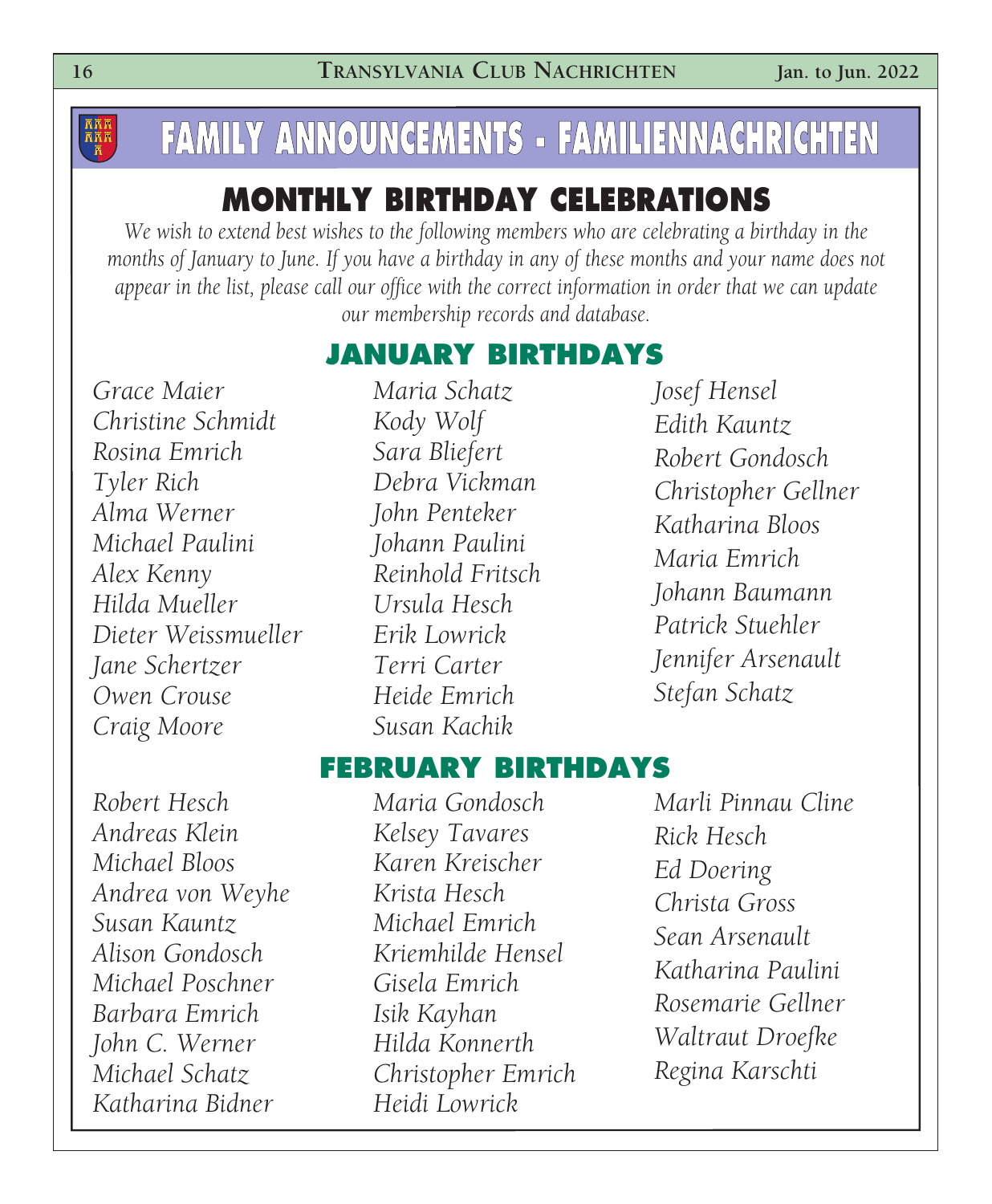**KAK**<br>KAK

## **FAMILY ANNOUNCEMENTS - FAMILIENNACHRICHTEN**

### **MARCH BIRTHDAYS**

*Robert Orendi Timothy Rich Martin Hartmann Daniel Schmidt Rebecca Emrich Justin Frim Kolina Tavares Hannelore Maiterth*

*Gisela Knobloch Kim Gondosch Katelyn Emrich Katharina Moser Bonnie Bremner Jason Mooser Maria Gondosch Karen Scherl John Klein Erika Norris Alexandra Hesch Peter Tschoepe Maria Lowrick Karin Gondosch*

*George Orendi Stephanie Klaehn David Brown Heidi Tavares Brandy Gellner Maria Weissmueller Jackie Schmid Veronika Emrich*

*Siegfried Gottsmann Michael Klosch Justin Schatz Herbert Kreischer Sarah Saur John P. Karst Steve R. Schatz*

#### **APRIL BIRTHDAYS**

*Rosie Bendix Singh Rosemarie Emrich Christian Sebastian Audrey Horn Adam Gierscher John Emrich Anita Gross Breanna Gondosch Kristine Brown Ursula Krieger Gabriella Wolf Karolina Leuschner Barbara Gierscher Erin Dienesch*

*Henry Hoffman Jan Baier Dr. Peter M. Boehm John Dienesch Christopher Dienesch Lisa Fritsch Richard Gondosch Erika Wuschnakowski Christine Gondosch Hans Gross*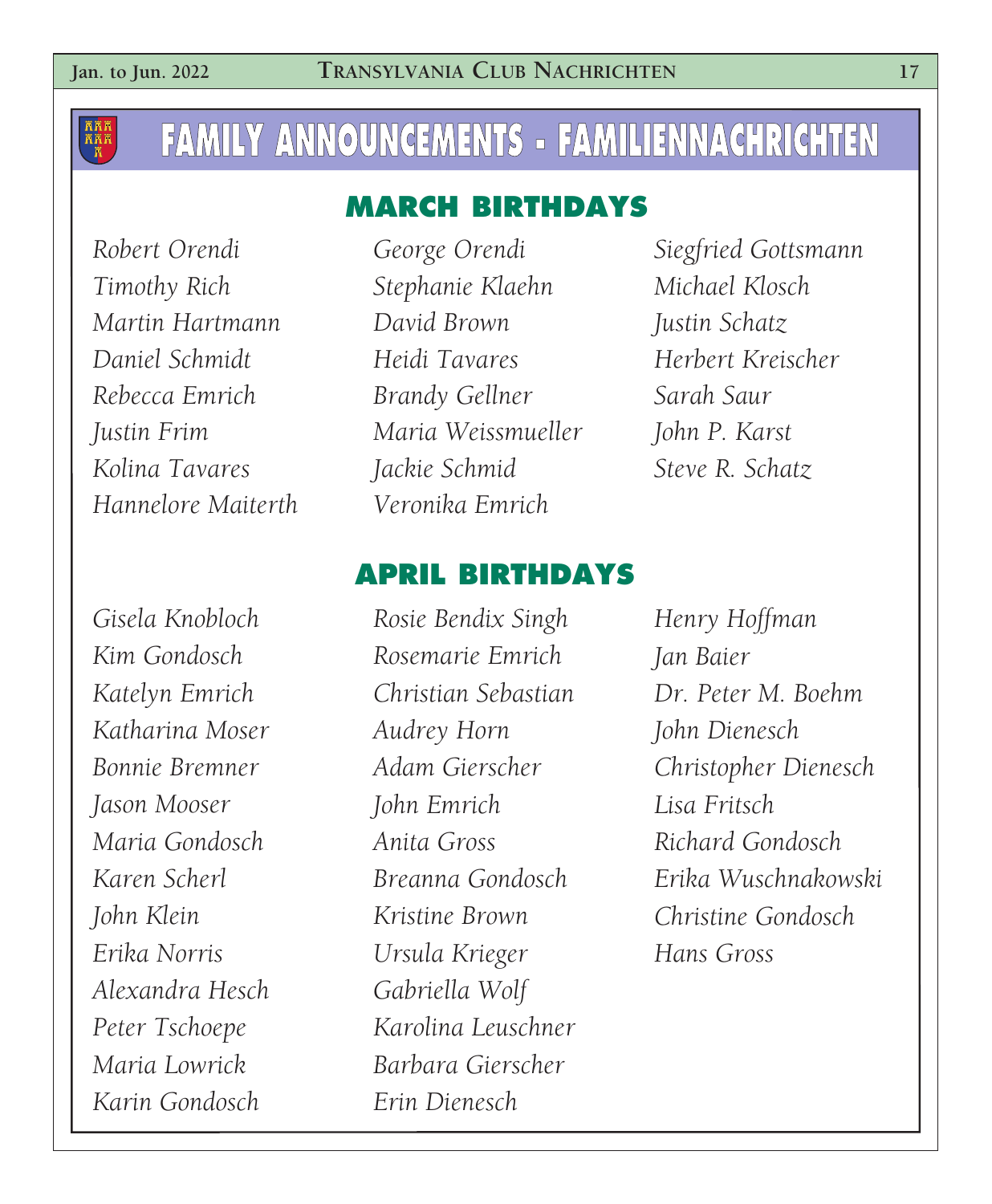### **FAMILY ANNOUNCEMENTS - FAMILIENNACHRICHTEN**

#### **MAY BIRTHDAYS**

*Kathy Strassburger Taylor Sharratt Mathias Wolf Ernst Friedel Michael Emrich Georg Ungar Regina Schneider Edward Gierscher Brenda Kasper Karlheinz Maiterth Helga Merkle Crysta Steffen*

*Michael Emrich Werner Thuring Lori Moore Lorraine Principi Katharina Karst Susanna Gross Ryan Hesch Heidi Peller-Oliver Walter Bauer George Emrich Wayne Steffen*

*Martin Schelling Kristin M. Werner Liamon Eichvald Erich Bliefert Fay Nascimento Catherine Orendi Reinhold Drygala Dale Baier Erwin Giebat Peter Hamberger Andrea Kenny Elfriede Walesch*

*Grete Giebat Stephanie Plomp Evelynn Weaver Michelle Dienesch John Kreutzer Loretta Thodt South David Dienesch Helgard Werner Andreas Gellner Jeremy Frim Rick Schmid*

#### **JUNE BIRTHDAYS**

*Claus Bendix Edwin Lowrick Ashley Schatz Peter Walesch Annemarie Boehm Monica Frim Bea Abbott Erika Schmidt Rosina Schmid Judith Penteker James Abbott*

*Devin Plomp Maria Drygala Tina Torok John Groh Katherine Reale Robert Brown Richard Wolf Peter Stolz*

**AAA**<br>AAA<br>A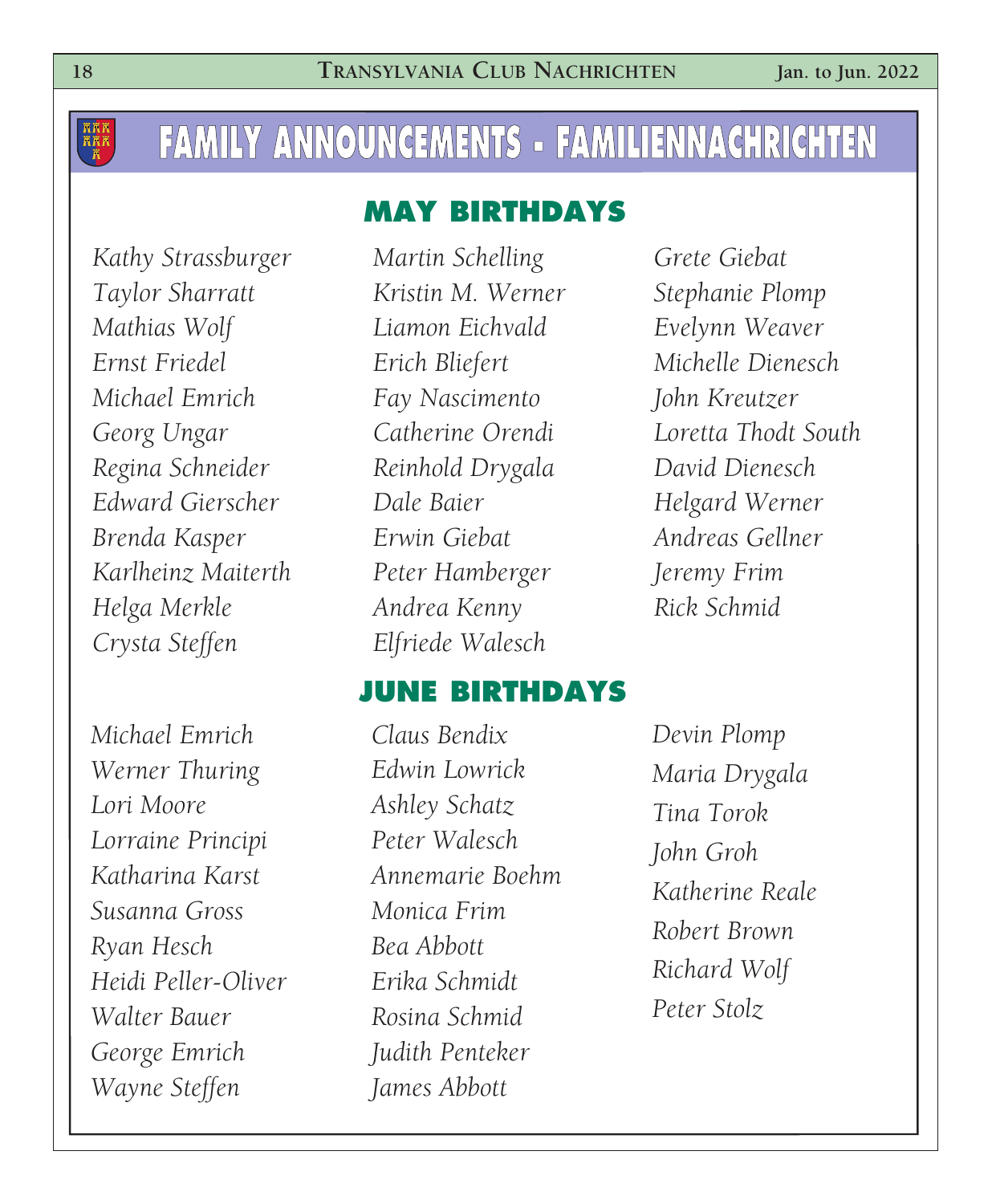